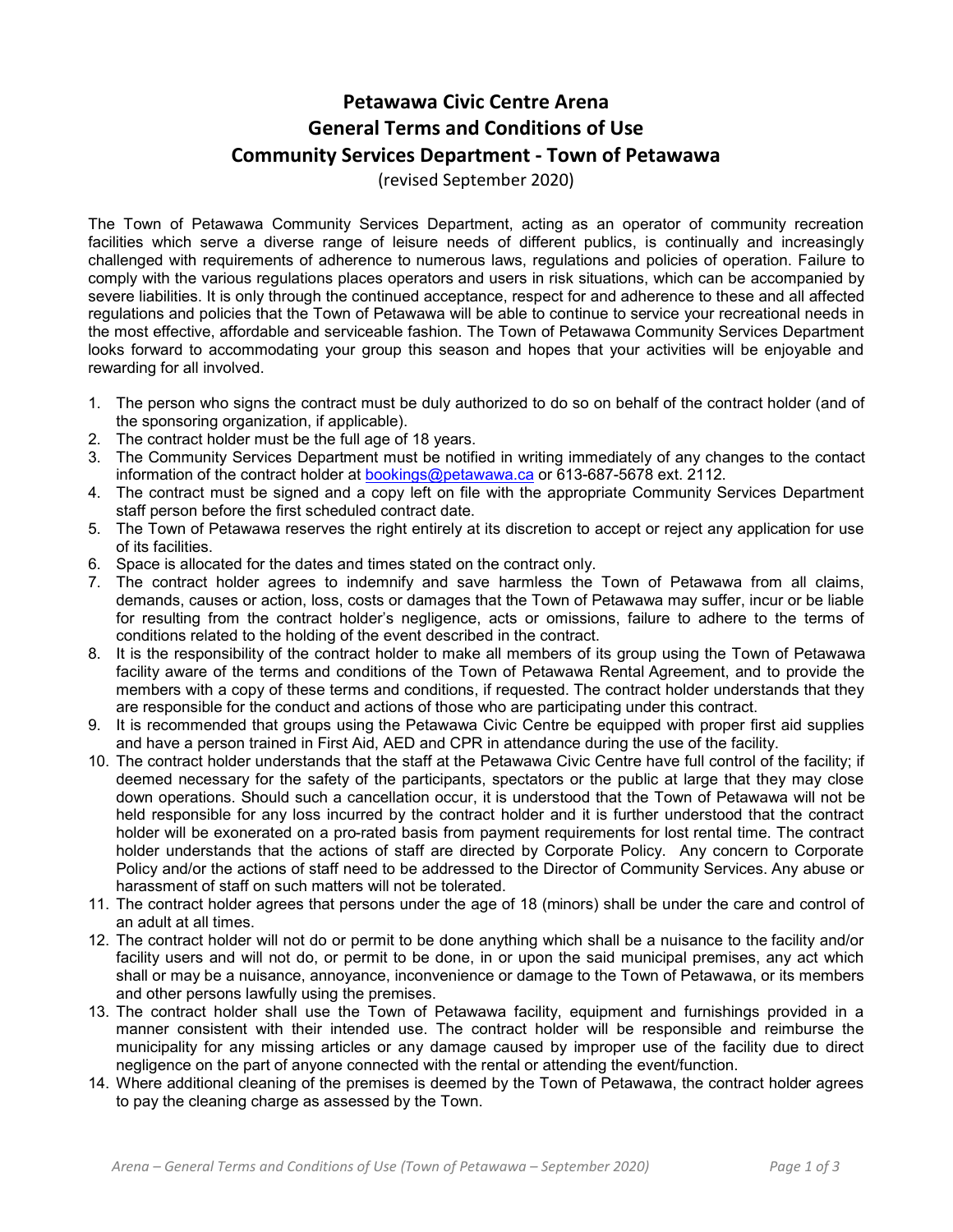- 15. The contract holder acknowledges responsibility for all safety measures, including ensuring that all participants have the necessary equipment, including safety equipment, to ensure that the facility and any events run in the facility are properly operated to safety standards dictated by industry partners, provincial and/or federal regulations and governing bodies.
- 16. The Town of Petawawa is committed to providing a comfortable, safe environment with privacy for all patrons. No person shall use a camera, cell phone or other recording device in any change room or washroom in any recreational facility.
- 17. The contract holder must comply with all applicable Federal, Provincial and Municipal by-laws that apply to the use of the facility/premises and function for which this contract is issued, including but not limited to those relating to taxes, lottery and licensing matters.
- 18. Any fundraising activities must be vetted and authorized by the Community Services Department. The contract holder must report all such planned activities at least 3 weeks in advance of their rental. User groups must ensure that lottery licensing is in place as per Alcohol and Gaming Commission of Ontario. A copy of any lottery licenses should be provided to the department prior to the fundraising activities.
- 19. The contract holder must comply with all applicable rules and regulations, policies and procedures of the Town of Petawawa, including but not limited to the Municipal Alcohol Policy and Ice Allocation Policy. The contract holder must comply with the policies and procedures in the Town's Special Events Policies & Procedures Manual, where applicable, including but not limited to items such as food concession, music tariffs, and fire safety regulations.
- 20. The consumption of alcoholic beverages is prohibited at/in all municipal facilities with the exception of licensed events arranged in advance with the Community Services Department and under the authority of a Special Occasion Permit or the Town's liquor license.
- 21. The contract holder must comply with the Smoke Free Ontario Act.
- 22. The contract holder understands that the Town of Petawawa will not be held responsible for any items left in storage on Town property or for any lost or stolen property. The contract holder agrees to remove all articles, goods and effects brought on the premises immediately following the event and to return the premises back to the general condition of cleanliness and repair in which it was found. Articles left after 72 hours will be disposed of at the discretion of the Town of Petawawa.
- 23. Cancellations:
	- · Hourly rentals: Once a rental contract is established, the contract holder will be responsible for all ice/arena dates and times included on the contract. Should the contract holder need to cancel specific ice time(s), a full refund/credit will be granted provided that the Town receives 7 days' notice or is able to re-sell the said allocation with no loss of revenue. If, however, the ice slots are not re-sold, the contract holder will be financially responsible for all contracted ice. It is unacceptable to re-sell ice time without approval from the Community Services Department; contract administration of ice rentals for all other user classes is guided by the Town of Petawawa Ice Allocation Policy.
	- · Special Event rental: The contract holder agrees to notify the Town of Petawawa of cancellation at least fourteen (14) days before the date the premises are to be rented, or the deposit will be forfeited.
- 24. The Town of Petawawa reserves the right to only rent to customers whose accounts with the Town are in good standing. The contract holder understands that no credit privileges will be extended unless arrangements have been made with the Director of Community Services.
	- For special events held on the ice/arena floor, a deposit of \$500.00 must be paid when the application is made.
	- · All casual/single rentals must be paid a minimum of 24 hours in advance of the rental.
	- · All seasonal rentals must be paid on a monthly basis as invoiced based on use.
	- · All ice accounts must be paid within 30 days of invoicing, unless otherwise stated. Failure to do so will bring penalty of 1¼% per month on the unpaid balance.
- 25. Insurance:
	- · For tournaments, leagues, associations, clubs and schools/boards of education, the contract holder shall, at its own expense during the rental term(s), maintain comprehensive general liability insurance of not less than \$2,000,000 per occurrence naming the Corporation of the Town of Petawawa as an additional insured. The insurance certificate must be provided to the Town prior to the release of a Rental Agreement.
	- · For commercial users/events, the contract holder shall at its own expense, maintain during the rental term(s), comprehensive general liability insurance of not less than \$2,000,000 per occurrence naming the Corporation of the Town of Petawawa as an additional insured. An insurance certificate indicating such will be required to be provided to the Town prior to the release of a Rental Agreement.